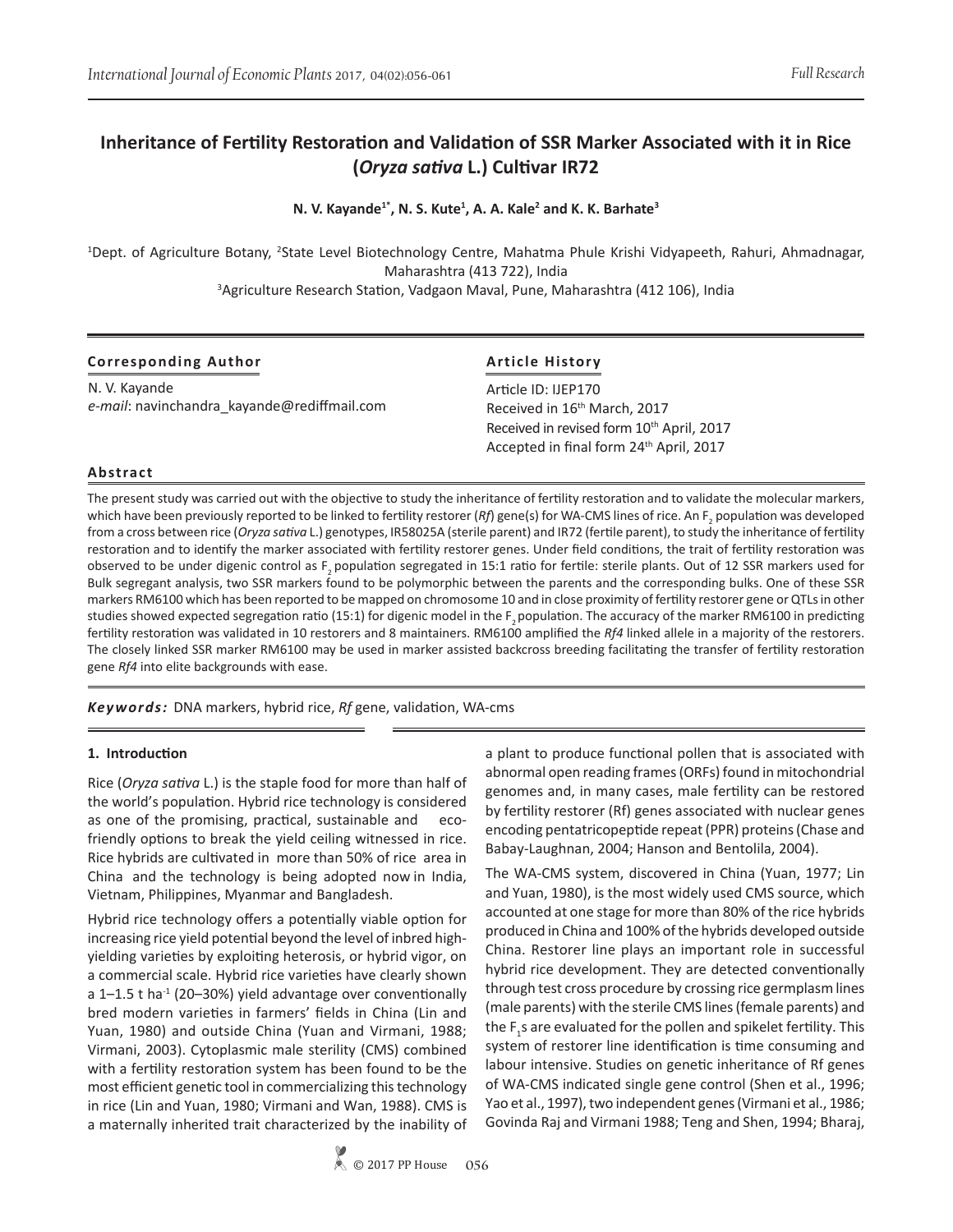1995, Tan et al., 1998; Jing et al., 2001; Namatzadeh and Kiani, 2010) and four genes (Zhu et al., 1996). Attempts on DNA marker based linkage mapping analysis revealed chromosomal location of several Rf gene loci: Rf3 on Chromosome 1 (Yao, 1997; Zhuang et al., 2000; He et al., 2002; Ahmadikhah et al., 2007; Sattari et al., 2007), Rf4 on Chromosome 10 (Yao et al.,1997; Tan et al.,1998; Jing et al., 2001; Zhang et al.,2002; Ahmadikhah et al., 2007; Sattari et al., 2007; Sheeba et al., 2009), Rf4 on Chromosome 7 (Bazrkar et al., 2008), Rf5 on chromosome 10 (Jing et al., 2001; Ahmadikhah et al., 2007, Rf6 on chromosome 10 (Bazrkar et al.; 2008) and Rf7 on chromosome 12 (Bazrkar et al., 2008). These studies have shown several DNA markers closely associated with specific Rf genes that are useful in marker assisted identification of those genes in the rice germplasm and further use in breeding program. The markers linked to the Rf genes could be of significant help in understanding the inheritance of the trait and targeted identification and introgression of Rf genes in breeding programmes. However, the markers which have been reported to be linked to the Rf genes have not been validated in alternate populations and the different restorer lines used in India have not been characterized for their allelic status with respect to these markers. Therefore, the present investigation was undertaken with the objectives to first study the inheritance of fertility restoration in an  $F<sub>2</sub>$ mapping population specifically developed for this purpose and secondly to validate the genes or QTLs associated with it.

# **2. Materials and Methods**

# *2.1. Plant material*

The plant material for the present study included one CMS line IR58025A and its maintainer line IR58025B and these were received from Directorate of rice Research, Hyderabad (India). In addition, 10 restorer lines and 8 maintainers for wild abortive type of cytoplasm collected from Directorate of Rice Research (DRR), Hyderabad, were also used. For studies on inheritance of fertility restoration and validation of markers, one  $F_2$  mapping population derived from cross IR58025A/IR72 consisting of 250 plants.

# *2.1.1. Scoring of spikelet fertility*

After land preparation, 21-day-old seedlings were transplanted in the field. The panicles of the main and two side tillers from each individual plant constituting the mapping populations were bagged with paper bags before flowering. The seed set in each panicle was counted to calculate the %age of spikelet fertility as given below:

|                                   | Number of fertile spikelets<br>in the panicle (filled)            |  |
|-----------------------------------|-------------------------------------------------------------------|--|
| Spikelet fertility $(\%) =$ ----- | -- x 100<br>-----------------------------------                   |  |
|                                   | Total number of spikelets in the<br>panicle (filled and unfilled) |  |

The spikelet fertility % age of individual plants was calculated based on the average spikelet fertility of individual panicles selected from each plant. Plants in each population were classified into four classes based on spikelet fertility %age, namely, fertile (more than 71% spikelet fertility), partially fertile (31–70%), partially sterile (1–30%) and sterile (0%). The spikelet fertility segregation pattern was studied by the fixed ratio  $\chi^2$  test as outlined by Gomez and Gomez (1984).

# *2.1.1.1. DNA extraction, amplification and bulk segregant analysis*

Genomic DNA was extracted from the leaves of both the parents and 165 individual F<sub>2</sub> plants following CTAB method as described by Doyle and Doyle (1990). The quality and quantity of DNA were estimated spectrophotometrically using a NanoDrop (ND-1000, Wilmington, USA). Bulk segregant analysis (BSA) method as suggested by Michelmore et al. (1991) was used for quick identification of SSR markers associated with fertility restoration. Based on phenotypic observations, two bulks viz., sterile bulk (B1) comprising of five sterile F<sub>2</sub>s and fertile bulk (B2) comprising of five resistant  $F_2$ s were made. These 10  $F_2$ s were found homozygous when screened with the SSR markers used in the study. A pooled DNA sample was prepared for each bulk by mixing in equal quantity the DNA of five respective component  $F_2$ s. The parents and the bulks were screened with 12 SSR primers distributed over three chromosomes of rice genome to determine polymorphism and possible association with fertility restoration. These markers were selected based on previous studies on fertility restoration in rice and from the panel of 50 standard SSR markers reported on the website www.gramene.org. Most of the major fertility restorer genes were reported on chromosomes 1, 7 and 10 of rice genome and the markers associated or linked to these genes reported in the literature were used. In addition, some markers reported on www.gramene.org available with us were used. The PCR protocol involved a total volume of 20 μL containing 20 ng genomic DNA, 0.1 μM of each primer, 2.0 μL of 10× Taq DNA polymerase buffer (100 mM Tris pH 9.0, 500 M KCl), 200 μM of each dNTPs and l U of Taq DNA polymerase. The reaction profile was 5 min at 95 °C, 40 cycles of 30 s at 94 °C, 30 s at 55 °C or 60 °C annealing, 1 min at 72 °C and 10 min at 72 °C for final extension. The PCR products were electrophoresed on Metaphore agarose gel (2.5%) and visualized on Gel Documentation System (Flour ChemTM Alpha Innotech Corporation, San Leandro, USA). The SSR markers found polymorphic among the parents and the bulks were used for  $F_2$  progeny analysis. DNA of 165  $F_2$  progenies and parents were analyzed to study co segregation of these markers.

#### *2.1.1.1.1. Data analysis*

The clearly resolved amplicons of SSR were scored manually as homozygote for the allele for sterile parent (0), homozygote for the allele for fertile parent (1) and heterozygote carrying the alleles from both parents (2) in the data sheet. Chi-square  $(\chi^2)$  test was performed to test the goodness of fit of the F<sub>2</sub>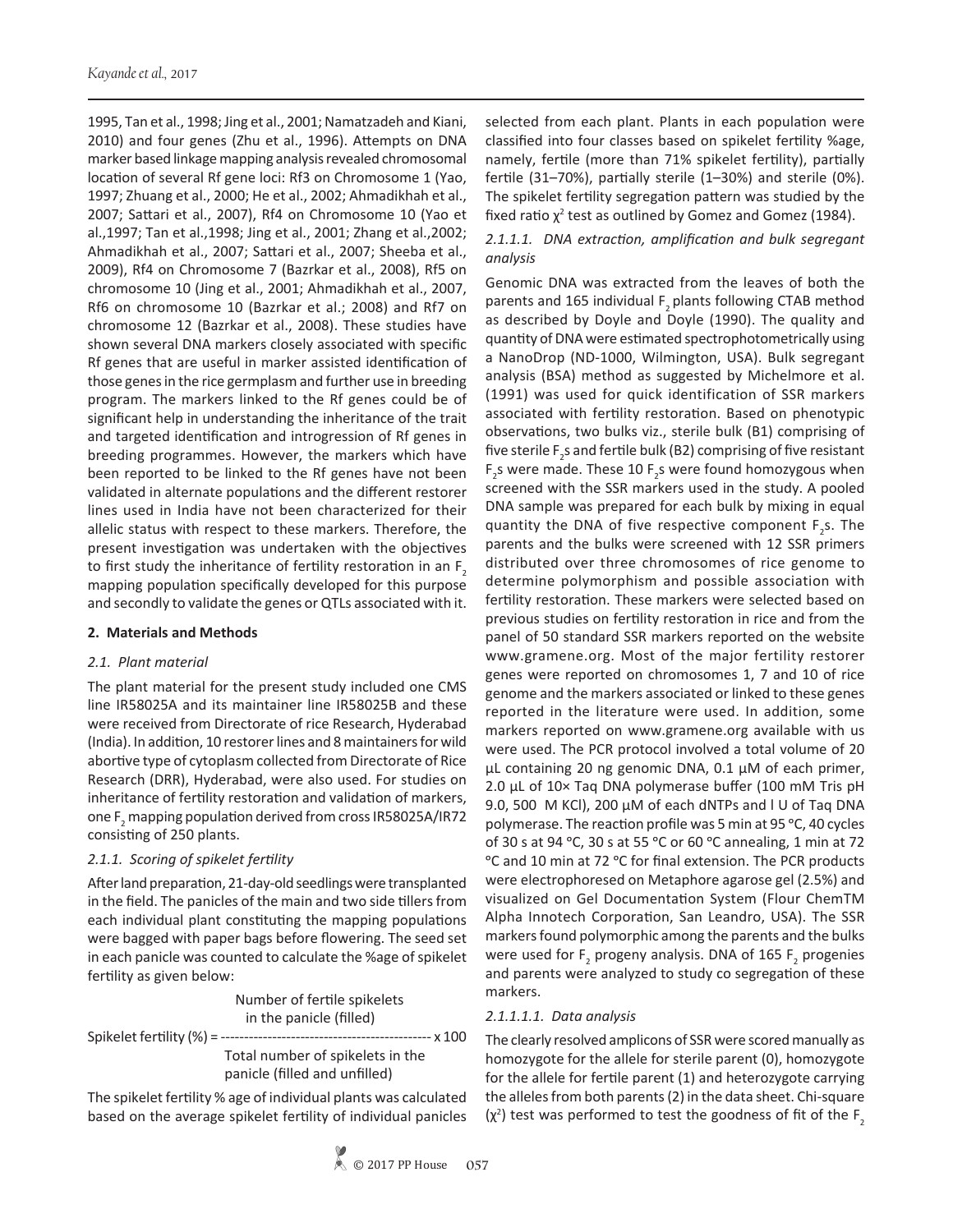population for the phenotypic and marker data by comparing an observed frequency distribution with an expected one.

#### *2.1.1.1.1.1. Validation of linked molecular markers*

To assess the selection accuracy of identified marker after genotyping the plants of  $F_2$  mapping population of cross IR58025A/IR72, marker validation study was conducted. This experiment consisted of 10 known restorers and 8 maintainer lines for wild abortive (WA) type of cytoplasm. All the restorer and maintainer lines were made available from DRR, Hyderabad and were grown at the ARS, experimental farm, Vadgaon Maval during *Kharif*-2012.

#### **3. Results and Discussion**

# *3.1. Inheritance of fertility restoration in F<sup>2</sup> population*

The pattern of spikelet fertility (%) of  $F<sub>2</sub>$  population derived from IR58025A/IR72 ranged from 0 to >90 % and segregated into two phenotypical classes. Out of 250  $F<sub>2</sub>$  plants, 15 individuals showed complete spikelet sterility (like IR58025A),

whereas 4 progenies were found fully fertile (>90%, like IR72). Spikelet fertility in the highest frequency of  $F_2$  individuals (72 plants) ranged between 75-85% spikelet fertility. As suggested in earlier reports (Chaudhary et al. 1981; Govinda Raj and Virmani 1988), partially fertile and partially sterile plants were pooled together to make a single category as semi fertile which is then fitted to 9:6:1 and 1:2:1 for  $F_2$  and  $BC<sub>1</sub>$  populations respectively. The observed ratio (137:98:15) of fertile [includes fully fertile (FF); partial fertile (PF); partial sterile (PS)] to completely sterile (CS) individuals did not differ significantly from 9(fertile):6(semi fertile):1(sterile) ratio  $(x^2=0.310)$  revealing the role of two dominant independent genes in the inheritance of fertility restoration and displayed epistasis with incomplete dominance interaction (Table 1). This was confirmed from the segregation behaviour of the test-cross  $(BC<sub>1</sub>)$  population (1:2:1). It seems that the restoration ability of IR72 is governed by two independent major genes.

| Table 1: Segregation pattern for fertility restoration (spikelet fertility) in different populations (F, and BC,) |               |                 |           |                     |    |                   |         |           |                |       |       |
|-------------------------------------------------------------------------------------------------------------------|---------------|-----------------|-----------|---------------------|----|-------------------|---------|-----------|----------------|-------|-------|
| SI.                                                                                                               | Cross         | Gen.            | Total no. | Segregation pattern |    | $(FF):(PF+PS):CS$ | Genetic | $\chi^2$  | $\chi^2$ table |       |       |
| No.                                                                                                               | combinatons   |                 | of plants | FF.                 | PF | Pς                |         |           | ratio          | value | value |
| 1.                                                                                                                | IR58025A/IR72 | F <sub>2</sub>  | 250       | 137                 | 67 | 31                | - 15    | 137:98:15 | 9:6:1          | 0.310 | 5.991 |
|                                                                                                                   |               | BC <sub>1</sub> | 145       | 37                  | 32 | 43                | - 33    | 37:75:33  | 1:2:1          | 0.379 | 5.991 |

This indicated that two dominant genes are responsible for complete fertility, while only one of the either genes conferred partial fertility (semi-epistatic type of gene interaction). Plants where the recessive gene is allelic for any of the two genes and homozygous or heterozyous for the dominant alleles of the other gene (Rf3\_r4r4 and rf3rf3Rf4\_) were semi-fertile (Table 2).

Table 2: Proposed genetic constitution of fully fertile, semifertile and complete sterile plants in different crosses of rice

| Sr. | Cross                | Segregation pattern |                       |        |  |
|-----|----------------------|---------------------|-----------------------|--------|--|
| No. | combinations         | FF                  | SF                    | CS     |  |
|     |                      |                     |                       |        |  |
| 1.  | IR58025A/IR72 9 Rf3- |                     | $3$ Rf3 $-$           | 1      |  |
|     |                      | $Rf4$ —             | rf4rf43               | rf3rf3 |  |
|     |                      |                     | rf $3$ rf $3$ Rf $4-$ | rf4rf4 |  |
|     |                      |                     |                       |        |  |

The phenotypic data on the spikelet fertility showed that the  $F_2$  population segregated in 15:1 ratio (fertile to sterile). In the cross of IR58025A/IR72 it has been observed that if both genes (Rf3Rf3 Rf4Rf4) are present, plants will be fully fertile like the restorer line, IR72; if only one of the either genes are present (Rf3— rf4rf4 rf3rf3 Rf4—), plants will show partial fertility (semi-epistatic type of interaction) and plants possessing the double recessive genotype (rf3rf3 rf4rf4) are completely sterile like IR58025A. The observations of digenic control of fertility restoration in the present study

are in agreement with the findings of earlier reports (Young and Virmani 1984; Virmani et al. 1986). Even though the trait of fertility restoration is controlled by two dominant independent genes, some minor genes and modifiers are also reported to be involved in the expression of the trait (Govinda Raj and Virmani, 1988; Sohu and Phul, 1995).

#### *3.1.1. SSR markers linked to fertility restoration*

Among the 12 SSR markers used, marker RM6100 reported polymorphism between two parents IR58025A and IR72 and corresponding bulks indicating its possible association with fertility restoration gene(s) in the mapping population (Figure 1). The  $F_2$  mapping population was genotyped with RM6100 primer to study its possible association with fertility restoration. Segregation study with marker RM6100 recorded a fertile allele of ~143bp amplified in 160 plants, whereas a sterile allele of  $\sim$ 129bp was amplified in 5 plants. Seven F<sub>2</sub> plants exhibited both the alleles (heterozygous). Genetic analysis with chi-square test indicated goodness of fit to the expected ratio of 15:1 for digenic model indicating the association of RM6100 with fertility restorer gene in the present population.

On the basis of observed co-segregation between marker RM6100 and the fertility restoration trait in  $F_2$  generation of cross IR58025A/IR72 at the marker locus, indicated that Rf4 gene carried by IR72 is located on chromosome 10. These results have also been confirmed on the studies of earlier workers (Jing et al., 2001; Mishra et al., 2003; Ahmadikhah and Karlov 2006; Ahmadikhah et al., 2007; Sheeba et al. ,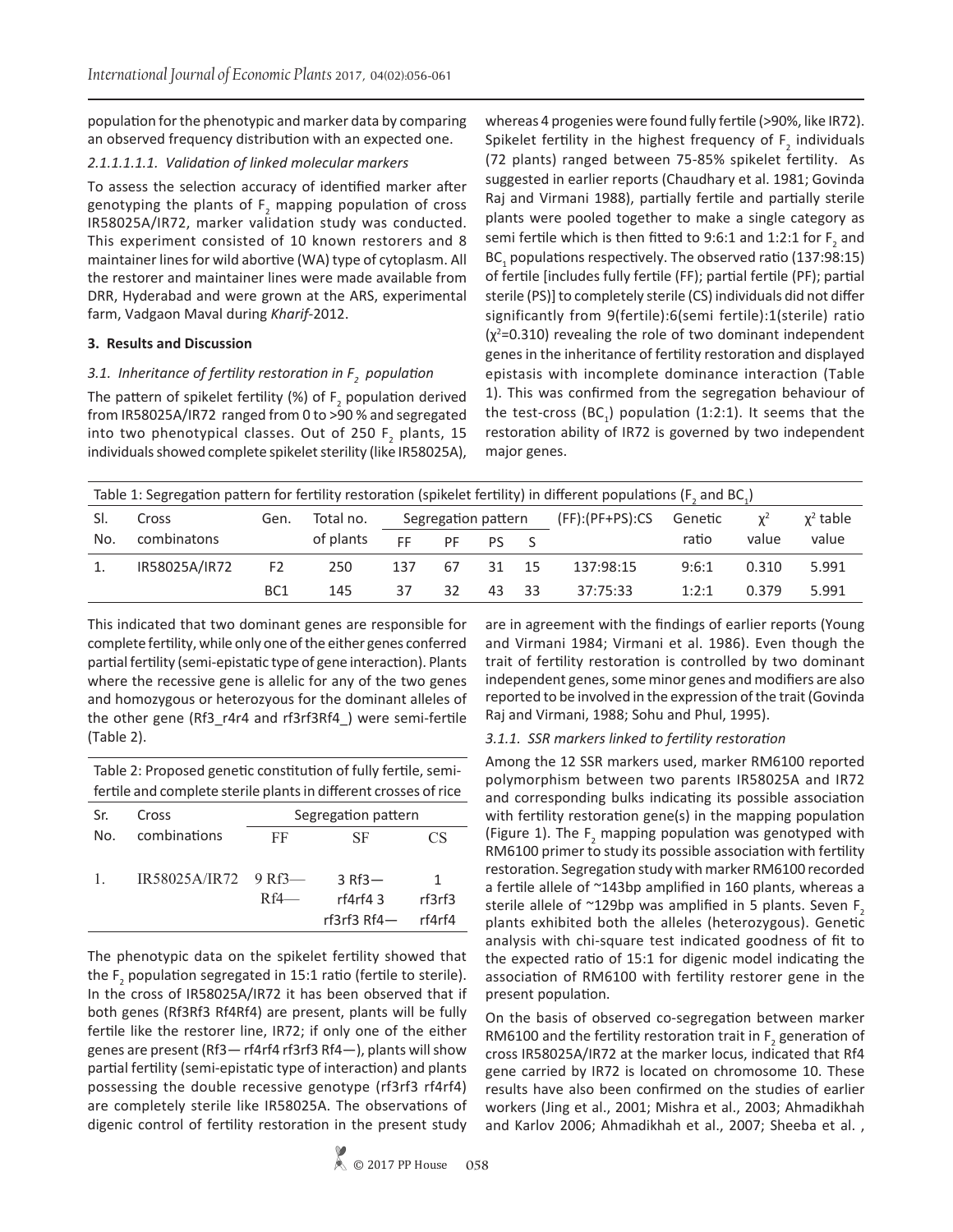

Figure 1: Results of bulk segregant analysis using the sterile parent IR58025A (P1) and the fertile parent IR72 (P2), and their respective bulks (B1 and B2) with SSR marker RM6100; L, 100-bp StepUpTM DNA ladder (Genei, Bangalore, India)

2009; Ngangkham et al. 2010) who have identified the role of the Rf4 locus in fertility restoration and its location on chromosome 10.

# *3.1.1.1. Validation of RM6100 with a set of maintainer and restorer lines*

To assess the selection accuracy of RM6100 in marker-aided selection for the trait phenotype, 10 restorer lines and 8 maintainer lines were analyzed. Marker RM6100 clearly differentiated the restorer lines from maintainer lines based on presence of 143bp size amplicon in the restorer line IR72. The rice genotype VDN-12-12 which was identified as restorer line on the basis of spikelet fertility analysis has the similar band size (143bp) as that of other confirmed restorers, indicating the presence of Rf4 gene in it (Figure 2).



**1 IR 58025A (129 bp) 2 IR72 (143 bp) 9 IR 62829B** bp); 5: IR 65483 (143 bp); 6: IR 46 (143 bp); 7: VDN-12-12 (143 **3**: IR 58025B (129 bp); 9: IR 62829B; **AD-12-18 COON 5 IR 65483 (143 bp) 12 IR 68897B** 69628B;12: IR 68897B; 13: IR 68888B; 14: DRR2B; 15:DRR3B **8 IR 58025B(129 bp)** 1: IR 58025A (129 bp); 2: IR72 (143 bp); 3: F1; 4: IR62037 (143 **11 IR 69628B** bp); 8: IR 58025B (129 bp); 9: IR 62829B; 10: IR 68886B; 11: IR

**6 IR 46 (143 bp)** Figure 2: Validation of Marker RM6100 with R and B lines (set 1)

The maintainer lines and restorer lines produced bands with band sizes of 129 and 143 bp, respectively. All the restorer lines showed a banding pattern different from maintainer lines except the two rice varieties, Indrayani and Phule Samrudhi, which showed banding pattern identical to the maintainer lines (Figure 3 and Table 3). Therefore, rice varieties Indrayani and Phule Samrudhi do not carry the Rf-4 gene and may be having different set of fertility restorer gene(s).



 **IR 58025A (129 bp) 1122 LZ20 IR F1 14 IR 68886B 8 IR 69715 Indrayani (129 bp) 15 IR 69628B 10 IR 48715** IR 54742; 8: IR 69715; 9: IR 55838; 10: IR 48715; 11: IR 65483;  $\frac{1}{2}$  **Phono** C<sub>129</sub> bp **IR 65653 ( 143 bp) IR 58025B (129 bp)** 1: IR 58025A (129 bp); 2: IR72 ( 143 bp); 3: F1; 4: Indrayani **IR 68897B IR 68888B 11 IR 65483** 12: IR 58025B (129 bp); 13: IR 62829B; 14: IR 68886B; 15: IR **DRR2B** 69628B;16: IR 68897B; 17: IR 68888B; 18: DRR2B; 19: DRR3B **IR 55838** (129 bp); 5: Phule Samrudhi (129 bp); 6: IR 65653 (143 bp); 7:

Table 3: Molecular evaluation of  $F_2$  plants of cross (IR58025A/IR72) with SSR marker RM6100

**19 DRR3B** 

|    | S I. Class of seg- OP<br>No. regation                           |     | EP    | $\chi^2$ | $\chi^2$ table<br>value value at 1 df |
|----|-----------------------------------------------------------------|-----|-------|----------|---------------------------------------|
| 1. | Fertile includ- 160 154.68 2.917<br>ing heterozy- $(7)$<br>gote |     |       |          | 3.84                                  |
| 3. | Sterile                                                         | 5.  | 10.31 |          |                                       |
| 4. | Total                                                           | 165 | 165   |          |                                       |

OP: Observed phenotype; EP: Expected phenotypes (15:1); Figures in the parentheses indicate recombinants

# **4. Conclusion**

The inheritance of fertility restoration in cross IR58025A/IR72 revealed the role of two dominant independent genes and displayed epistasis with incomplete dominance interaction. RM6100 is co-dominant and is capable of discriminating three kinds of genotypes; Rf/Rf, Rf/rf, rf/rf. Hence, this marker is very useful marker for identifying restorers in segregating populations. The SSR marker RM6100 linked to the restorer gene Rf4 may play a crucial role in MAS. The marker is useful for confirmation of hybridity at the seedling stage.

#### **5. Acknowledgement**

Authors thank the Head of the Department of Agricultural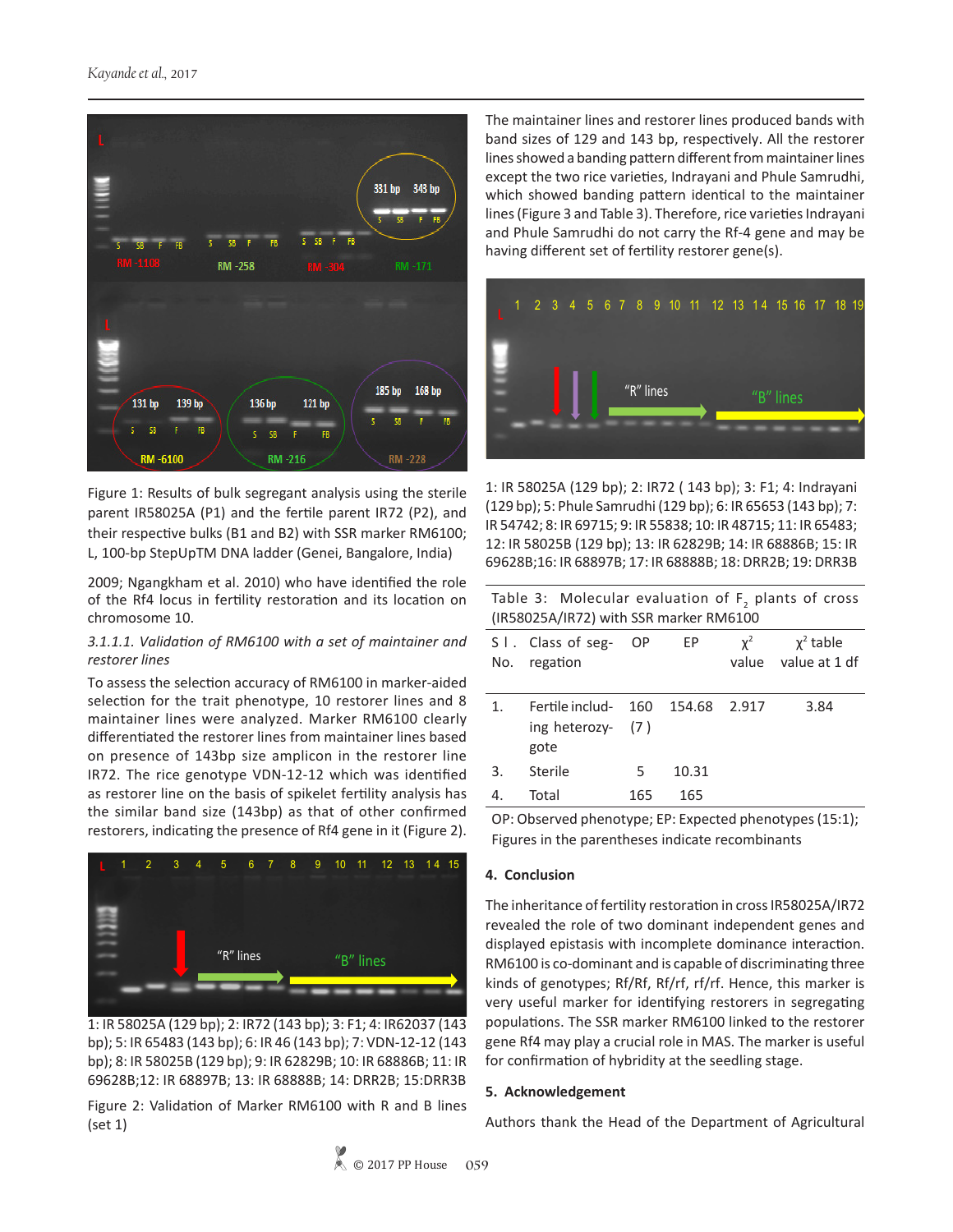Botany, MPKV, Rahuri, for providing necessary facilities to carry out this research work.

# **6. References**

- Ahmadikhah, A., Karlov, G.I., 2006. Molecular mapping of the fertility restoration gene *Rf4* for WA-cytoplasmic male sterility in rice. Plant Breeding 125(4), 363–367.
- Ahmadikhah, A., Karlov, G.I., Nematzadeh, G.A., Ghasemi, B.K., 2007. Inheritance of the fertility restoration and genotyping of rice lines at the restoring fertility (Rf) loci using molecular markers. International Journal of Plant Production 1, 13-21.
- Bazrkar, L., Ali, A.J., Babaeian, N.A., Ebadi, A.A., Allahgholipour, M., Kazemitabar, K., Nematzadeh, G., 2008. Tagging of four fertility restorer loci for wild abortive—cytoplasmic male sterility system in rice (*Oryza sativa* L.) using microsatellite markers. Euphytica 164, 669-677.
- Bharaj, T.S., Virmani, S.S., Khush, G.S., 1995. Chromosomal location of fertility restoring genes for wild abortive cytoplasmic male sterility using primary trisomics in rice. Euphytica 83, 169–173.
- Chase, C., Babay-Laughnan, S., 2004. Cytoplasmic male sterility and fertility restoration by nuclear genes. In: Daniell , H., Chase, C., eds. Molecular Biology and Biotechnology of Plant Organelles.Dordrecht: Kluwer Academic Publishers, 593–622.
- Chaudhary, R.C., Virmani, S.S., Khush, G.S., 1981. Pattern of pollen abortion in some cytoplasmic male sterile lines of rice (*O. sativa* L.). Oryza, 18, 140–142.
- Doyle, J.J., Doyle, J.L., 1990. Isolation of plant DNA from fresh tissue. Focus. 12, 13–15.
- Gomez, K.A. and Gomez, A.A. 1984. Statistical procedures for agricultural research, 2<sup>nd</sup> edn. Wiley, New York.
- Govinda Raj, K., Virmani, S.S., 1988. Genetics of fertility restoration of WA type cytoplasmic male sterility in rice. Crop Science 28, 787–792.
- Hanson, M.R., Bentolila, S., 2004. Interactions of mitochondrial and nuclear genes that affect male gametophyte development. Plant Cell 16, 154–169.
- He, G.H., Wang, W.M., Liu, G.Q., Hou, L., Xiao, Y.H. and Tang, M.2002.Mapping of two fertility restoring gene for WA cytoplasmic male mterility in Minghui63 using SSR markers. Acta Genetics Sinica 29, 798–802.
- Jing, R., Li, X., Yi, P., Zhu, Y., 2001. Mapping fertility-restoring genes of rice WA cytoplasmic male sterility using SSLP markers. Botanical Bulletin Academia Sinica 42, 167–171.
- Lin, S.C. and Yuan, L.P., 1980. Hybrid rice breeding in China. In: Innovative Approaches to Rice Breeding. International Rice Research Institute, Manila, Philippines, 35–51.
- Michelmore, R.W., Paran, I., Kesseli, R.V., 1991. Identification of markers linked to disease-resistance genes by bulked segregant analysis: A rapid method to detect markers in specific genomic regions by using segregating

populations. Proceedings of the National Academy of Sciences of the United States of America 88, 9828-9832.

- Mishra, B., Viraktamath, B.C., Ilyas Ahmad, M., Ramesha, M.S., Vijayakumar, C.H.M., 2003. Hybrid rice development and use in India. In: Virmani, S.S., Mao, C.X., Hardy, B. (eds). Hybrid rice for food security, poverty alleviation, and environmental protection. Proceedings of the 4<sup>th</sup> International Symposium on Hybrid Rice, Hanoi, Vietnam, 14-17 May 2002. International Rice Research Institute, Philippines, 265–283.
- Nematzadeh, G.A., Kiani, G., 2010. Genetic analysis of fertility restoration genes for WA-type cytoplasmic male sterility in Iranian restorer rice line DN-33-18. African Journal of Biotechnology 9(38), 6273–6277.
- Sattari, M., Kathiresan, A., Gregorio, G.B., Hernandez, J. E., Nas, T.M., Virmani, S.S., 2007. Development and use of a two-gene marker-aided selection system for fertility restorer genes in rice. Euphytica 153, 35–42.
- Sheeba, N.K., Viraktamath, B.C., Sivaramakrishnan, S.M., Gangashetti, G., Pawan Khera., Sundaram, R.M., 2009. Validation of molecular markers linked to fertility restorer gene(s) for WA-CMS lines of rice. Euphytica 167, 217–227.
- Shen, Y.W., Cai, Q.H., Gao, M.W., Wang, X., 1996. Isolation and genetic characterization of a fertility restoration revertant induced from cytoplasmic male sterile rice. Euphytica 90, 17–23.
- Sohu, V.S., Phul, P.S., 1995. Inheritance of fertility restoration of three source of cytoplasmic male sterility in rice. Journal of Genetics and Breeding 49, 93–96.
- Tan, X. L., Vanavichit, A., Amornsilpa, S., Trangoonrung, S., 1998. Genetic analysis of rice CMS-WA fertility restoration based on QTL mapping. Theoretical and Applied Genetics 96, 994–999.
- Teng, L.S., Shen, Z.T., 1994. Inheritance of fertility restoration for cytoplasmic male sterility in rice. Rice Genetics Newsletter 11, 95–97.
- Virmani, S.S., Govinda Raj, K., Casal, C., Dalmacio, R.D., Aurin, P.A., 1986. Current knowledge and future outlook on cytoplasmic genetic male sterility and fertility restoration in rice. In: Rice genetics, 633–647. International Rice Research Institute 1989, P.O. Box 933, Manila, Philippines.
- Virmani, S.S., 2003. Advances in hybrid rice research and development in the tropics. In: Virmani S.S., CX Mao., B Hardy., editors. Hybrid rice for food security, poverty alleviation and environmental protection. Proceedings of the 4<sup>th</sup> International Symposium on hybrid rice, 14-17 May 2002, Hanoi, Vietnam Los Banos (Philippines): International Rice Research Institute, 2–20.
- Virmani, S.S., Wan, B.H., 1988. Development of CMS lines in hybrid rice breeding. In: IRRI (eds) Hybrid rice. International Rice Research Institute, Manila, Philippines, 103–114.